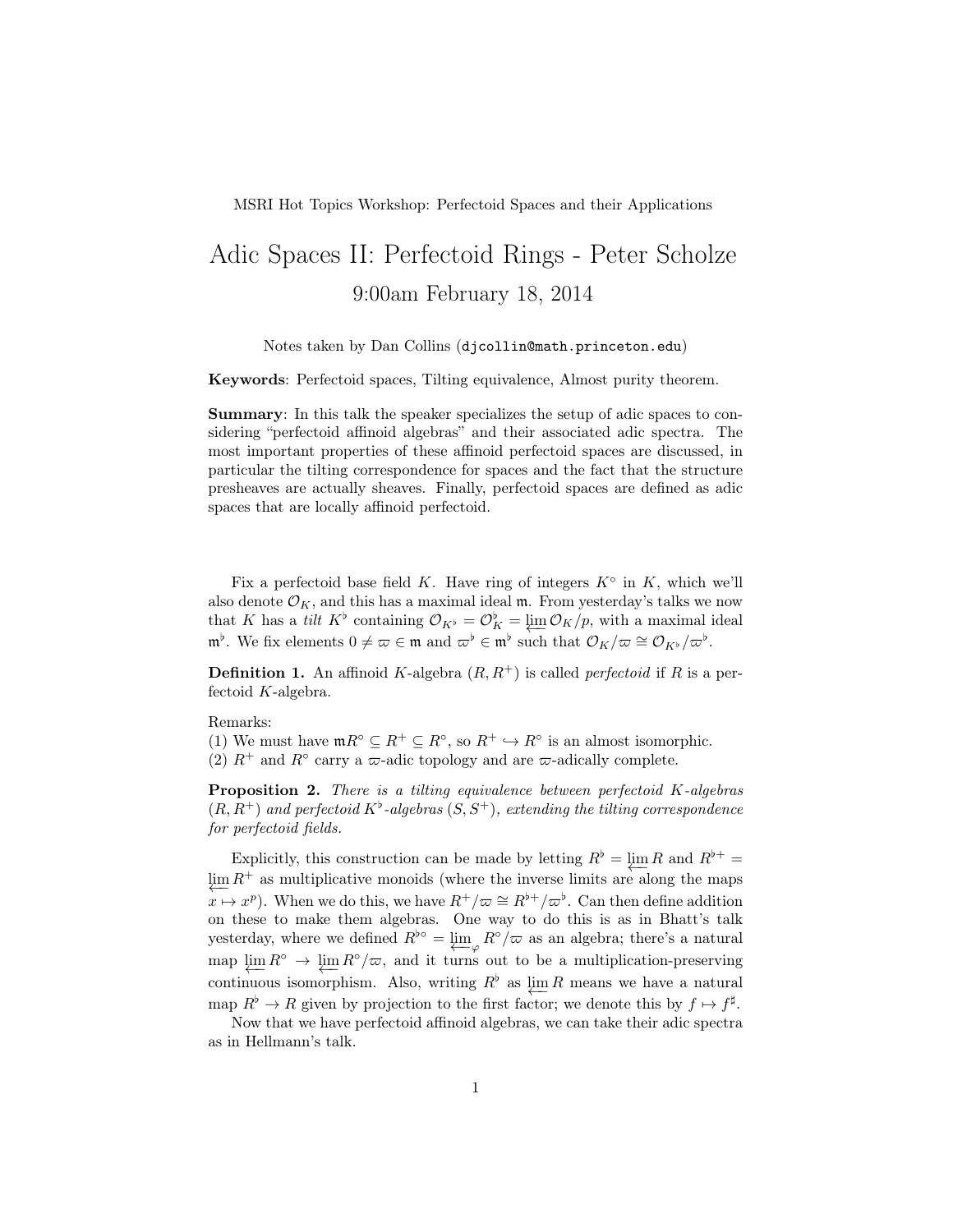**Proposition 3.** There exists a continuous map  $\text{Spa}(R, R^+) \to \text{Spa}(R^{\flat}, R^{\flat +})$ denoted by  $x \mapsto x^{\flat}$ , such that for all  $f \in R^{\flat}$  we have  $|f(x^{\flat})| = |f^{\sharp}(x)|$ .

This requires checking a few things (e.g. that defining  $x^{\flat}$  by the formula actually gives a valuation); the only one that isn't straightforward is showing the strong triangle inequality for  $x^{\flat}$ . To prove this, fix  $f, g \in R^{\flat}$ . Rescaling by an element of  $K$  lets us assume without loss of generality that  $f, g$  are both in  $R^{\flat +}$  but not both in  $\varpi R^{\flat +}$ . Then, we have  $f^{\sharp}$  mod  $\varpi = f$  mod  $\varpi^{\flat}$  under the identification  $R^+/\varpi \cong R^{\flat +}/\varpi^{\flat}$ , so we can conclude  $f^{\sharp}+g^{\sharp} \equiv (f+g)^{\sharp} \pmod{\varpi}$ . So

$$
|(f+g)(x^{\sharp})|^{1/p^n} = |(f^{1/p^n} + g^{1/p^n})^{\sharp}(x)| \le \max\{|\varpi|, |((f^{\sharp})^{1/p^n} + (g^{\sharp})^{1/p^n})(x)|\}
$$
  

$$
\le \max\{|\varpi|, |f^{\sharp}(x)|^{1/p^n}, |g^{\sharp}(x)|^{1/p^n}\} = \max\{|f^{\sharp}(x)|, |g^{\sharp}(x)|\}^{1/p^n}
$$

for sufficiently large n.

**Theorem 4.** Let  $(R, R^+)$  be a perfectoid affinoid K-algebra with tilt  $(R^{\flat}, R^{\flat +})$ .

- 1. The map  $X = \text{Spa}(R, R^+) \to \text{Spa}(R^{\flat}, R^{\flat +}) = X^{\flat}$  just defined is a homeomorphism preserving rational subsets.
- 2. The natural structure presheaves  $\mathcal{O}_X$ ,  $\mathcal{O}_X^+$ ,  $\mathcal{O}_{X^{\flat}}$ ,  $\mathcal{O}_{X^{\flat}}^+$  are all sheaves.
- 3. If U is a rational subset of X, then  $(\mathcal{O}_X(U), \mathcal{O}_X^+(U))$  is a perfectoid affinoid K-algebra with tilt  $(\mathcal{O}_{X_{\flat}}(U), \mathcal{O}_{X_{\flat}^+}(U)).$
- 4. For all  $x \in X$ , the completed residue field  $\widehat{k(x)}$  is a perfectoid field with tilt  $\widehat{k(x^{\flat})}$ .

Recall from Hellmann's talk that Huber showed that if R was strongly Noetherian, then the structure presheaf on  $Spa(R, R^+)$  was a sheaf. Here, we have no finiteness assumptions - instead we have the perfectoid condition, which is really a certain type of "bigness" assumption!

To prove part (1) of the theorem, we need an approximation lemma that if  $f \in R$ , there exists a  $g \in R^{\flat}$  such that  $f - g^{\sharp}$  is small in some sense; this will be discussed later in Caraiani's talk. For now, we talk about proving part (2), that the structure sheaves are sheaves. First we will show that if the characteristic of K is p, then  $\mathcal{O}_X$  is a sheaf. We start by making the following definition in this setting:

**Definition 5.** We say a perfectoid affinoid  $(R, R^+)$  is *p*-finite if there exists a Tate-K-algebra  $(S, S^+)$  topologically of finite type such that  $R^+$  is the  $\infty$ -adic completion of  $\underleftarrow{\lim} S^+$  and  $R = R^+[1/\varpi]$ .

Proposition 6. In this situation, there is a homeomorphism preserving rational subsets

 $X = \text{Spa}(R, R^+) \cong \text{Spa}(S, S^+) = Y.$ 

Moreover, for any rational subset  $U \subseteq X$ , the pair  $(\mathcal{O}_X(U), \mathcal{O}_X^+(U))$  is p-finite and is the perfection of  $(\mathcal{O}_Y(U), \mathcal{O}_Y^+(U)).$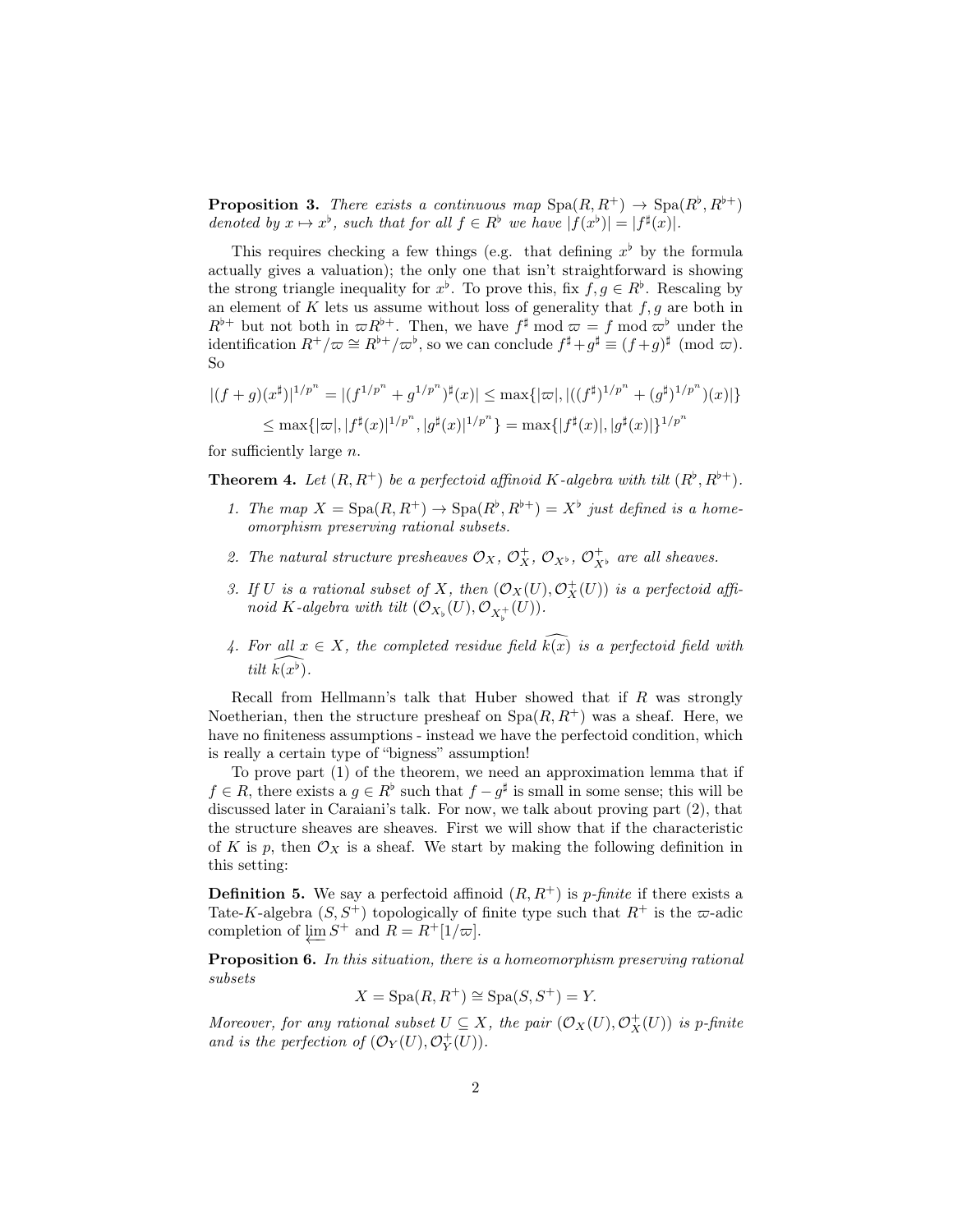This is straightforward to prove, and as a consequence we get the sheaf property for p-finite perfectoid affinoids.

**Corollary 7.** Let  $X$  be as above and have a finite cover by rational subsets  $U_i \subseteq X$ . Then the complex

$$
0 \to R^+ \to \prod_i \mathcal{O}_X^+(U_i) \to \prod_{i,j} \mathcal{O}_X^+(U_i \cap U_j) \to \cdots
$$

is almost exact.

Proof. We know that the complex

$$
0 \to S \to \prod_i \mathcal{O}_Y(U_i) \to \prod_{i,j} \mathcal{O}_Y(U_i \cap U_j) \to \cdots
$$

is exact by Tate's theorem. We can then apply Banach's open mapping theorem can conclude that all cohomology groups of the complex

$$
0 \to S^+ \to \prod_i \mathcal{O}_Y^+(U_i) \to \prod_{i,j} \mathcal{O}_Y^+(U_i \cap U_j) \to \cdots
$$

are killed by a power of  $\varpi$ . Now we pass to the perfection by taking the direct limit over Frobenius, and conclude all cohomology groups are killed by all  $\varpi^{1/p^n}$ 's and thus are almost zero. Completing gives the result.  $\Box$ 

We can extend this to the general case (still where  $K$  is characteristic  $p$ ) via the following proposition.

**Proposition 8.** Any perfectoid affinoid K-algebra  $(R, R^+)$  is a completed filtered direct limit of p-finite ones.

We note that a filtered direct limit of almost exact sequences is almost exact.

Corollary 9. The structure presheaves of affinoid perfectoid spaces in characteristic p are actually sheaves.

From this we can prove the almost purity theorem. Let  $R$  be a perfectoid affinoid  $K$ -algebra. From Bhatt's talk, we had equivalences of categories

$$
R_{\text{fét}} \longrightarrow (R^{\circ a}/\pi)_{\text{fét}}
$$
\n
$$
\uparrow
$$
\n
$$
R_{\text{fét}}^{\flat} \longleftarrow R_{\text{fét}}^{\flat \circ a} \longleftarrow (R^{\flat \circ a}/t)_{\text{fét}}
$$

Want to complete the chain by showing  $R_{\text{fét}} \cong R_{\text{fét}}^{\circ a}$ . We have an inclusion  $R_{\rm f\acute{e}t}^{\circ a} \hookrightarrow R_{\rm f\acute{e}t}$ , which we can check is fully faithful. Composing with the chain of equivalences of categories, get a functor  $R_{\text{fét}}^{\flat} \hookrightarrow R_{\text{fét}}$ , inverse to tilting.